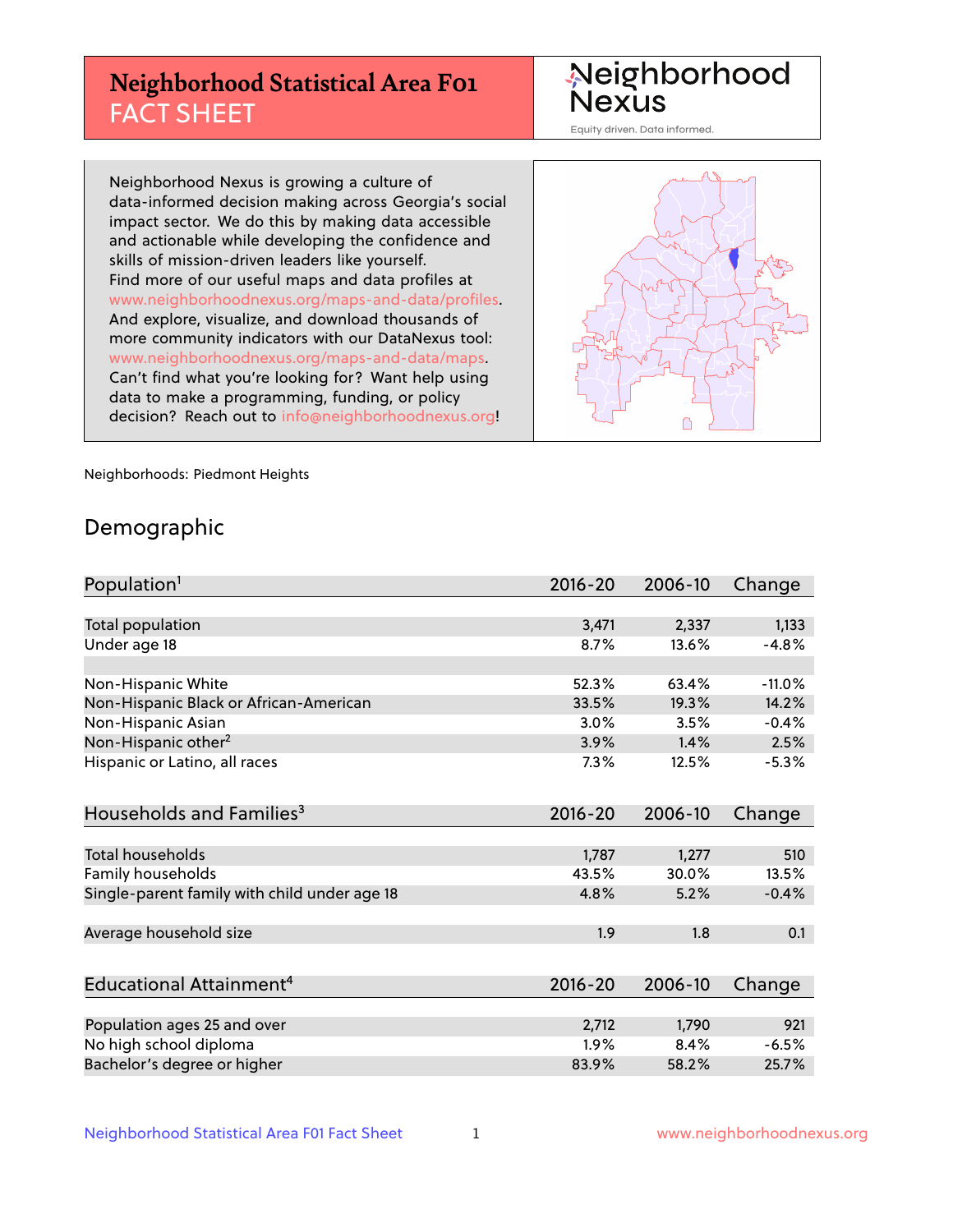## Change Measures, continued...

| Employment <sup>5</sup>                                                                               | $2016 - 20$    | 2006-10        | Change          |
|-------------------------------------------------------------------------------------------------------|----------------|----------------|-----------------|
|                                                                                                       |                |                |                 |
| Total workers residing in Neighborhood Statistical Area                                               | 1,631<br>11.5% | 1,004<br>13.4% | 627<br>$-1.9%$  |
| Workers with earnings \$1250/month or less                                                            | 18.1%          | 37.9%          | $-19.9%$        |
| Workers with earnings \$1251/month to \$3333/month<br>Workers with earnings greater than \$3333/month | 70.4%          | 48.6%          | 21.8%           |
|                                                                                                       |                |                |                 |
| Total jobs located in Neighborhood Statistical Area                                                   | 4,327          | 4,019          | 308             |
| Jobs with earnings \$1250/month or less                                                               | 29.9%          | 23.8%          | 6.1%            |
| Jobs with earnings \$1251/month to \$3333/month                                                       | 28.4%          | 45.2%          | $-16.8%$        |
| Jobs with earnings greater than \$3333/month                                                          | 41.6%          | 31.0%          | 10.7%           |
|                                                                                                       |                |                |                 |
| Jobs/workers ratio                                                                                    | 2.7            | 4.0            | $-1.4$          |
|                                                                                                       |                |                |                 |
| Income and Poverty <sup>6</sup>                                                                       | 2016-20        | 2006-10        | Change          |
|                                                                                                       |                |                |                 |
| Median household income                                                                               | \$97,980       | \$55,278       | \$42,702        |
|                                                                                                       |                |                |                 |
| Population for whom poverty status is determined                                                      | 3,471          | 2,324          | 1,146           |
| Population below poverty                                                                              | 13.1%          | 14.7%          | $-1.5%$         |
|                                                                                                       |                |                |                 |
| Housing <sup>7</sup>                                                                                  | $2016 - 20$    | 2006-10        | Change          |
|                                                                                                       |                |                |                 |
| Total housing units                                                                                   | 1,961          | 1,453          | 507             |
| Occupied housing units                                                                                | 91.1%          | 87.8%          | 3.3%            |
| Vacant housing units                                                                                  | 8.9%           | 12.2%          | $-3.3%$         |
|                                                                                                       |                |                |                 |
| Occupied housing units                                                                                | 1,787<br>24.2% | 1,277<br>35.5% | 510<br>$-11.3%$ |
| Owner occupied housing units                                                                          | 75.8%          |                |                 |
| Renter occupied housing units                                                                         |                | 64.5%          | 11.3%           |
|                                                                                                       |                |                |                 |
| Access to a Vehicle <sup>8</sup>                                                                      | $2016 - 20$    | 2006-10        | Change          |
|                                                                                                       |                |                |                 |
| Occupied housing units<br>No vehicle available                                                        | 1,787          | 1,277          | 510             |
|                                                                                                       | 1.7%           | 14.5%          | $-12.9%$        |
|                                                                                                       |                |                |                 |
| Crime Rates, per 10,000 Population <sup>9</sup>                                                       | 2017-21        | 2012-16        | Change          |
|                                                                                                       |                |                |                 |
| All Part I crimes                                                                                     | 597.6          | 663.3          | $-65.7$         |
| Violent crime                                                                                         | 53.0           | 76.1           | $-23.1$         |
| Murder                                                                                                | 3.5            | 0.6            | 2.9             |
| Robbery                                                                                               | 17.3           | 41.0           | $-23.8$         |
| Aggravated assault                                                                                    | 32.3           | 34.5           | $-2.2$          |
| Property crime                                                                                        | 544.6          | 587.1          | $-42.6$         |
| <b>Burglary</b>                                                                                       | 97.4           | 116.6          | $-19.2$         |
| Larceny                                                                                               | 385.0          | 380.1          | 4.8             |
| Vehicle theft                                                                                         | 62.2           | 90.4           | $-28.2$         |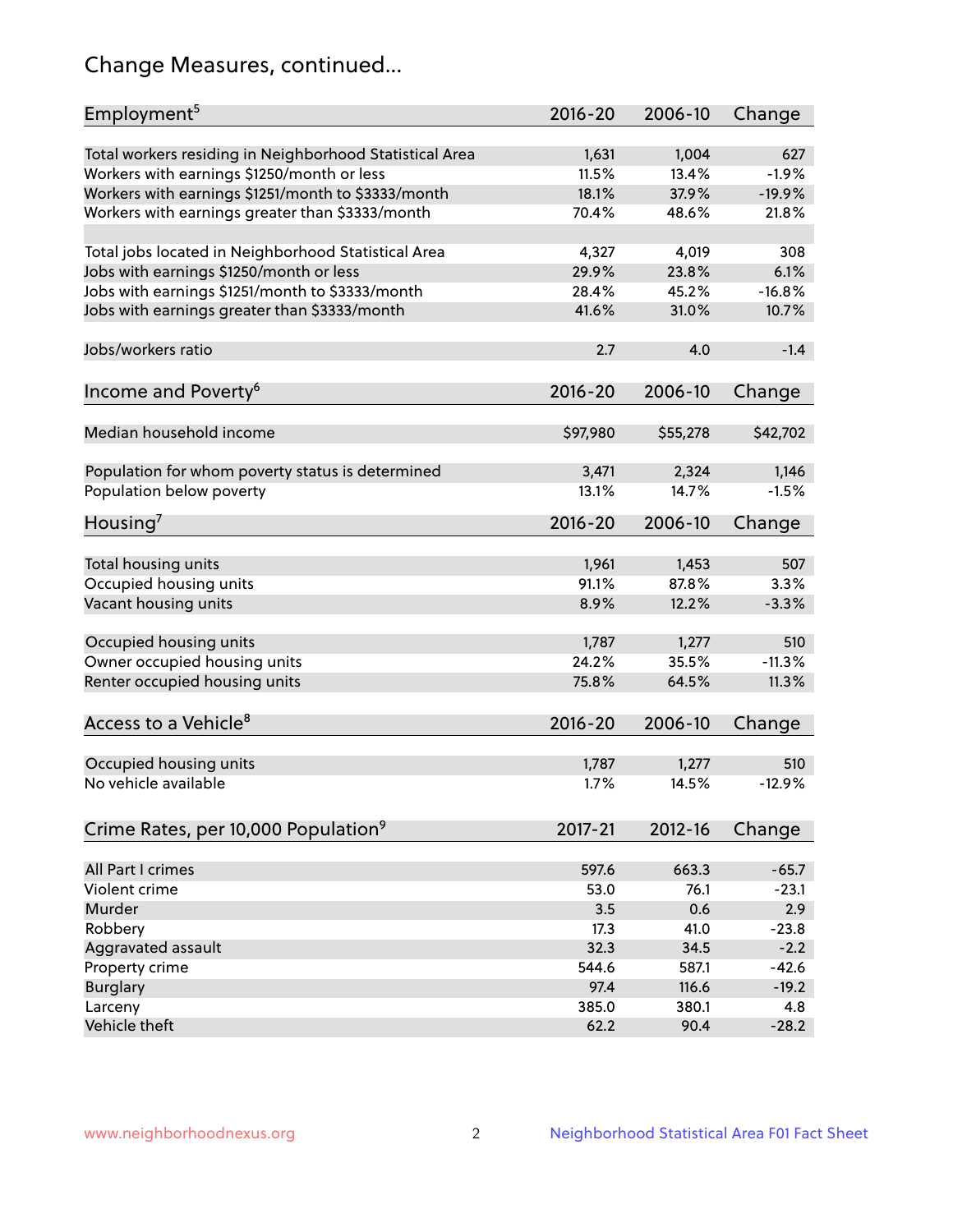## Current Data: Demographic

| Sex and Age, 2016-20 <sup>10</sup>                    | Estimate        | Margin of Error |
|-------------------------------------------------------|-----------------|-----------------|
| Total population                                      | 3,471           | $\pm 655$       |
| Male                                                  | 59.1%           | $\pm 4.5\%$     |
| Female                                                | 40.9%           | $\pm$ 6.6%      |
| Under 5 years                                         | 3.7%            | $\pm$ 3.2%      |
| 5 to 9 years                                          | 2.1%            | $\pm 2.0\%$     |
| 10 to 14 years                                        | 1.9%            | $\pm 1.7\%$     |
| 15 to 19 years                                        | 1.2%            | $\pm$ 1.4%      |
| 20 to 24 years                                        | 12.9%           | ±6.8%           |
| 25 to 34 years                                        | 39.3%           | ±10.1%          |
| 35 to 44 years                                        | 15.7%           | $\pm$ 4.4%      |
| 45 to 54 years                                        | 10.7%           | $\pm$ 3.7%      |
| 55 to 59 years                                        | 4.1%            | $\pm 2.8\%$     |
| 60 to 64 years                                        | 2.9%            | $\pm$ 1.9%      |
| 65 to 74 years                                        | 4.9%            | $\pm 2.2\%$     |
| 75 to 84 years                                        | 0.5%            | $\pm1.0\%$      |
| 85 years and over                                     | 0.0%            | $\pm$ 0.6%      |
| Median age (years)                                    | 31.4            | $\pm$ 0.8       |
| Race and Ethnicity, 2016-20 <sup>11</sup>             | <b>Estimate</b> | Margin of Error |
| Total population                                      | 3,471           | $\pm 655$       |
| Hispanic or Latino (of any race)                      | 7.3%            | ±4.4%           |
| Not Hispanic or Latino                                | 92.7%           | $\pm$ 8.9%      |
| White alone                                           | 52.3%           | $\pm$ 13.6%     |
| Black or African American alone                       | 33.5%           | $\pm$ 16.4%     |
| American Indian and Alaska Native alone               | 0.0%            | $\pm$ 0.4%      |
| Asian alone                                           | 3.0%            | $\pm 2.5\%$     |
| Native Hawaiian and other Pacific Islander alone      | 0.9%            | $\pm$ 1.4%      |
| Some other race alone                                 | 0.0%            | $\pm$ 0.4%      |
| Two or more races                                     | 3.0%            | $\pm 2.4\%$     |
| U.S. Citizenship Status, 2016-20 <sup>12</sup>        | <b>Estimate</b> | Margin of Error |
| Foreign-born population                               | 274             | $\pm$ 167       |
| Naturalized U.S. citizen                              | 50.4%           | $\pm 25.1\%$    |
| Not a U.S. citizen                                    | 49.6%           | $\pm 21.8\%$    |
| Citizen, Voting Age Population, 2016-20 <sup>13</sup> | <b>Estimate</b> | Margin of Error |
| Citizen, 18 and over population                       | 3,065           | $\pm$ 589       |
| Male                                                  | 58.9%           | $\pm$ 9.4%      |
| Female                                                | 41.1%           | $\pm$ 9.5%      |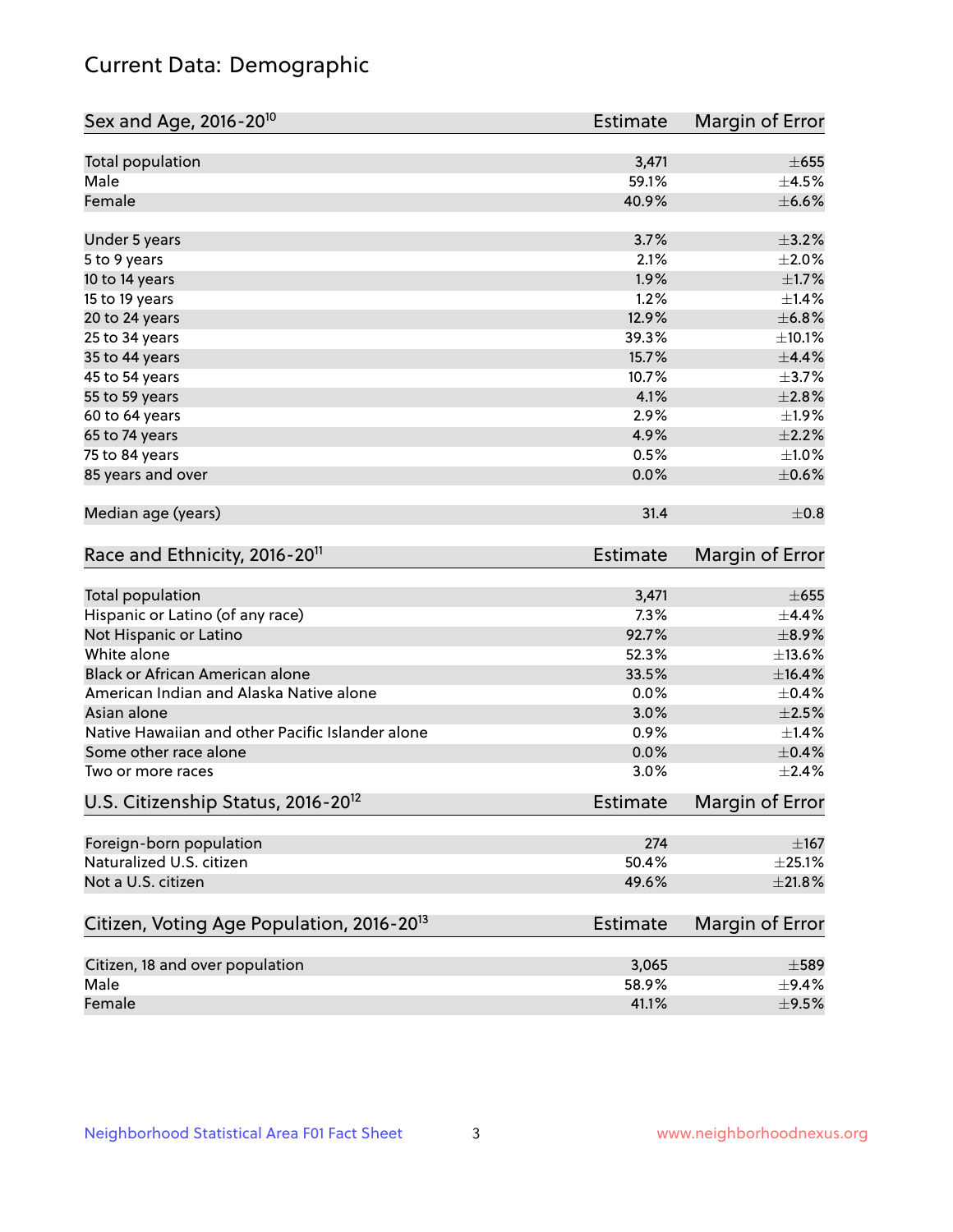## Current Data: Economic

| Income, 2016-20 <sup>14</sup>                                     | <b>Estimate</b> | Margin of Error |
|-------------------------------------------------------------------|-----------------|-----------------|
| All households                                                    | 1,787           | $\pm 287$       |
| Less than \$10,000                                                | 4.8%            | $\pm$ 4.0%      |
| \$10,000 to \$14,999                                              | 0.0%            | $\pm$ 0.8%      |
| \$15,000 to \$24,999                                              | 2.5%            | $\pm$ 3.2%      |
|                                                                   | 1.5%            | $\pm 1.8\%$     |
| \$25,000 to \$34,999                                              |                 |                 |
| \$35,000 to \$49,999                                              | 7.8%<br>21.6%   | $\pm$ 5.1%      |
| \$50,000 to \$74,999                                              |                 | $\pm$ 6.6%      |
| \$75,000 to \$99,999                                              | 12.8%           | ±4.8%           |
| \$100,000 to \$149,999                                            | 22.5%           | ±10.8%          |
| \$150,000 to \$199,999                                            | 11.9%           | $\pm$ 12.1%     |
| \$200,000 or more                                                 | 14.6%           | ±6.8%           |
| Median household income (dollars)                                 | \$97,980        | $\pm$ 9,145     |
| Mean household income (dollars)                                   | \$136,749       | $±$ 28,693      |
| Households with earnings                                          | 93.9%           | $\pm$ 5.9%      |
| Mean earnings (dollars)                                           | \$134,294       | ±28,692         |
| Households with Social Security                                   | 8.1%            | $\pm$ 3.5%      |
| Mean Social Security income (dollars)                             | \$20,349        | $\pm$ 7,781     |
| Households with retirement income                                 | 4.7%            | $\pm 2.5\%$     |
| Mean retirement income (dollars)                                  | \$35,263        | ± 25,398        |
| Households with Supplemental Security Income                      | 1.9%            | $\pm1.8\%$      |
| Mean Supplemental Security Income (dollars)                       | \$0             | $\pm$ 0         |
| Households with cash public assistance income                     | 0.8%            | ±1.4%           |
| Mean cash public assistance income (dollars)                      | \$0             | $\pm 0$         |
| Households with Food Stamp/SNAP benefits in the past 12<br>months | 1.1%            | $\pm1.6\%$      |
| Family households                                                 | 777             | ±261            |
| Less than \$10,000                                                | 2.9%            | $\pm$ 5.4%      |
| \$10,000 to \$14,999                                              | 0.0%            | $\pm 2.0\%$     |
| \$15,000 to \$24,999                                              | 0.5%            | $\pm$ 3.1%      |
| \$25,000 to \$34,999                                              | 0.0%            | $\pm 2.8\%$     |
| \$35,000 to \$49,999                                              | 4.5%            | $\pm$ 6.9%      |
| \$50,000 to \$74,999                                              | 9.4%            | $\pm$ 8.5%      |
| \$75,000 to \$99,999                                              | 12.9%           | $\pm$ 7.2%      |
| \$100,000 to \$149,999                                            | 17.5%           | $\pm$ 9.6%      |
|                                                                   |                 |                 |
| \$150,000 to \$199,999                                            | 26.7%           | ±26.7%          |
| \$200,000 or more                                                 | 25.6%           | $\pm$ 12.1%     |
| Median family income (dollars)                                    | \$154,286       | $\pm 21,470$    |
| Mean family income (dollars)                                      | \$189,770       | ±42,572         |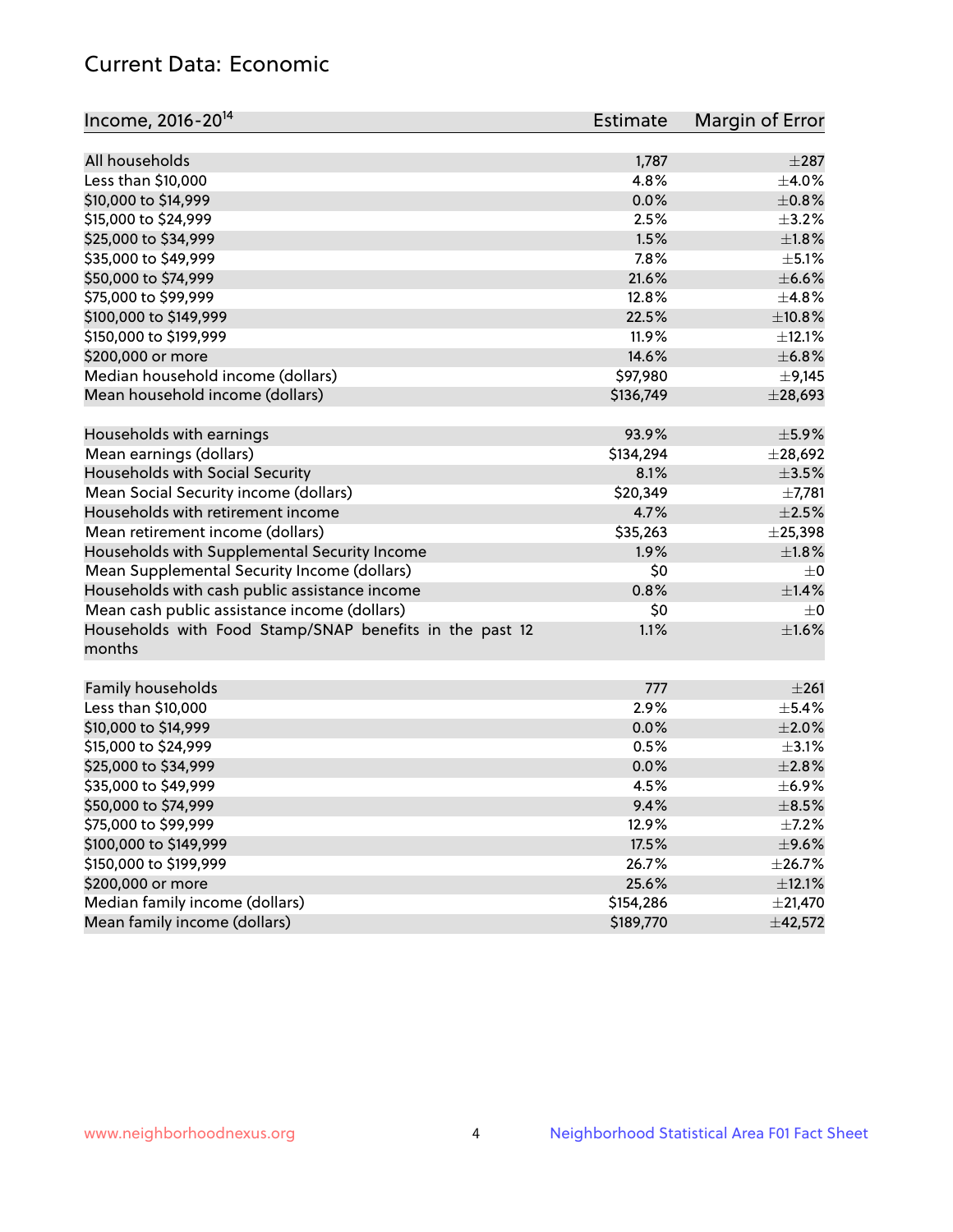## Current Data: Economic, continued...

| Income, 2016-20, continued <sup>15</sup>                                                    | <b>Estimate</b> | <b>Margin of Error</b> |
|---------------------------------------------------------------------------------------------|-----------------|------------------------|
|                                                                                             |                 |                        |
| Nonfamily households                                                                        | 1,010           | $\pm$ 198              |
| Median nonfamily income (dollars)                                                           | \$70,464        | ± 6,335                |
| Mean nonfamily income (dollars)                                                             | \$95,857        | $±$ 28,830             |
| Median earnings for workers (dollars)                                                       | \$63,626        | ±4,732                 |
| Median earnings for male full-time, year-round workers                                      | \$67,633        | ± 6,730                |
| (dollars)                                                                                   |                 |                        |
| Median earnings for female full-time, year-round workers<br>(dollars)                       | \$79,107        | ±9,303                 |
| Per capita income (dollars)                                                                 | \$72,661        | ±13,103                |
|                                                                                             |                 |                        |
| Families Below Poverty Level, 2016-20 <sup>16</sup>                                         | <b>Estimate</b> | <b>Margin of Error</b> |
| <b>All Families</b>                                                                         | 777             | $\pm 261$              |
|                                                                                             | 2.9%            | $\pm$ 5.4%             |
| Percent below poverty                                                                       |                 |                        |
| Families with related children under 18 years                                               | 172             | $\pm$ 93               |
| Percent below poverty                                                                       | 12.9%           | ±26.9%                 |
| Families with related children under 5 years only                                           | 56              | $\pm$ 54               |
| Percent below poverty                                                                       | 0.0%            | ±46.8%                 |
| Married couple families                                                                     | 610             | $\pm 255$              |
| Percent below poverty                                                                       | 0.0%            | $\pm 2.5\%$            |
| Married couple families with related children under 18 years                                | 80              | $\pm$ 50               |
| Percent below poverty                                                                       | $0.0\%$         | ±19.0%                 |
| Married couple families with related children under 5 years                                 | 42              | $\pm 40$               |
| Percent below poverty                                                                       | $0.0\%$         | ±35.9%                 |
|                                                                                             |                 |                        |
| Families with female householder, no spouse present                                         | 95              | $\pm$ 77               |
| Percent below poverty                                                                       | 23.4%           | ±41.1%                 |
| Families with female householder, no spouse present with<br>related children under 18 years | 86              | $\pm$ 75               |
| Percent below poverty                                                                       | 25.8%           | ±44.5%                 |
| Families with female householder, no spouse present with                                    | 14              | $\pm$ 29               |
| related children under 5 years                                                              |                 |                        |
| Percent below poverty                                                                       | 0.0%            | ±109.2%                |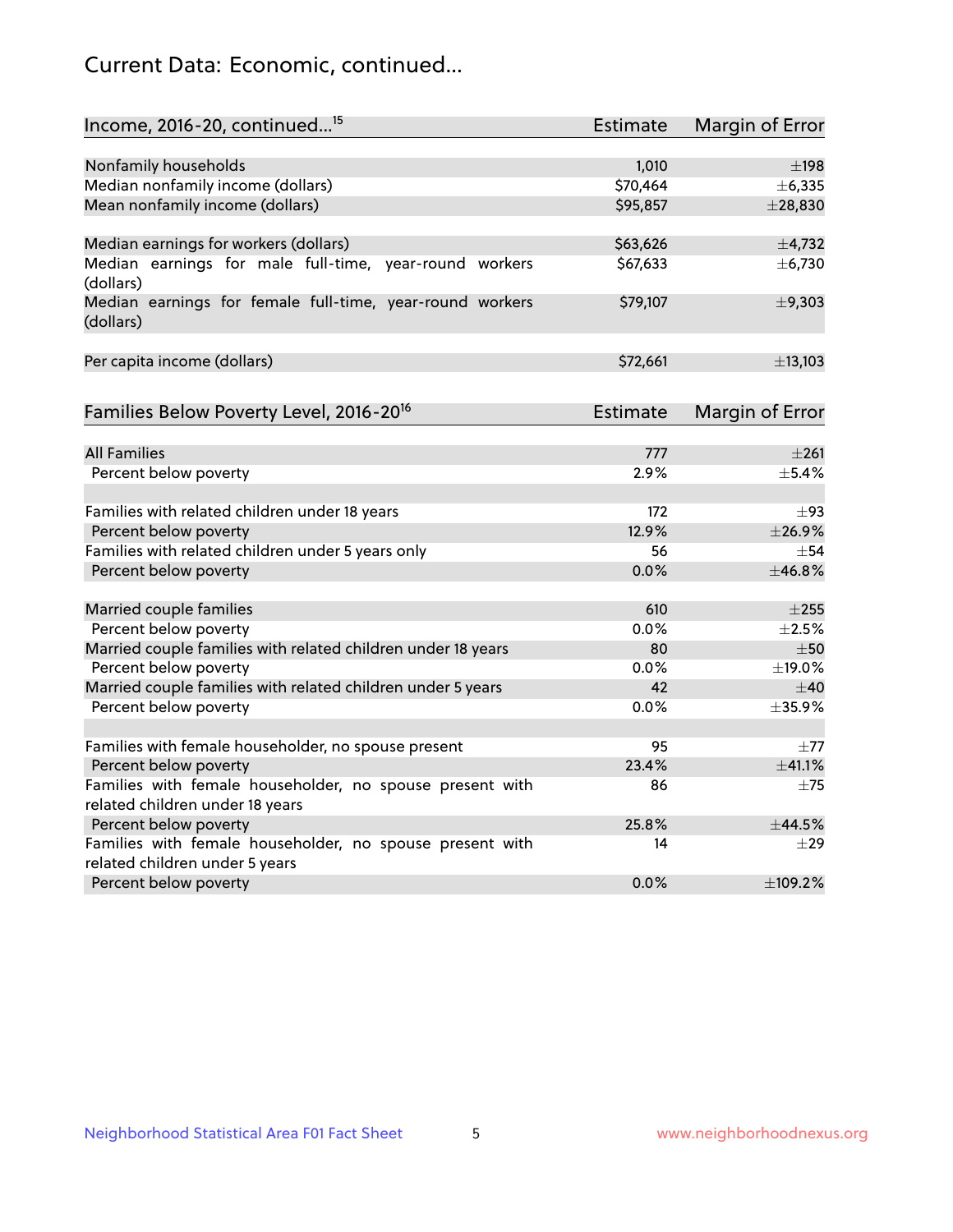## Current Data: Economic, continued...

| People Below Poverty Level, 2016-20 <sup>17</sup> | <b>Estimate</b> | Margin of Error |
|---------------------------------------------------|-----------------|-----------------|
|                                                   |                 |                 |
| Total population                                  | 3,471           | $\pm 655$       |
| Percent below poverty                             | 13.1%           | $\pm$ 5.9%      |
| Population under 18 years                         | 304             | $\pm 165$       |
| Percent below poverty                             | 33.3%           | ±37.4%          |
| Population 18 years and over                      | 3,167           | $\pm$ 564       |
| Percent below poverty                             | 11.2%           | $\pm$ 6.3%      |
| Population 18 to 64 years                         | 2,980           | $\pm$ 558       |
| Percent below poverty                             | 11.8%           | $\pm$ 6.6%      |
| Population 65 years and over                      | 187             | ±81             |
| Percent below poverty                             | 2.0%            | $\pm$ 17.0%     |

| Poverty by Race/Ethnicity, 2016-20 <sup>18</sup> | <b>Estimate</b> | Margin of Error |
|--------------------------------------------------|-----------------|-----------------|
|                                                  |                 |                 |
| Non-Hispanic White population                    | 1,816           | $\pm$ 323       |
| Percent below poverty                            | 5.5%            | $\pm$ 4.4%      |
| <b>Black population</b>                          | 1,173           | $\pm 612$       |
| Percent below poverty                            | 29.2%           | $\pm$ 8.4%      |
| Asian population                                 | 105             | $\pm$ 89        |
| Percent below poverty                            | 11.5%           | ±19.0%          |
| Hispanic or Latino population                    | 252             | ±158            |
| Percent below poverty                            | $0.0\%$         | $\pm$ 6.0%      |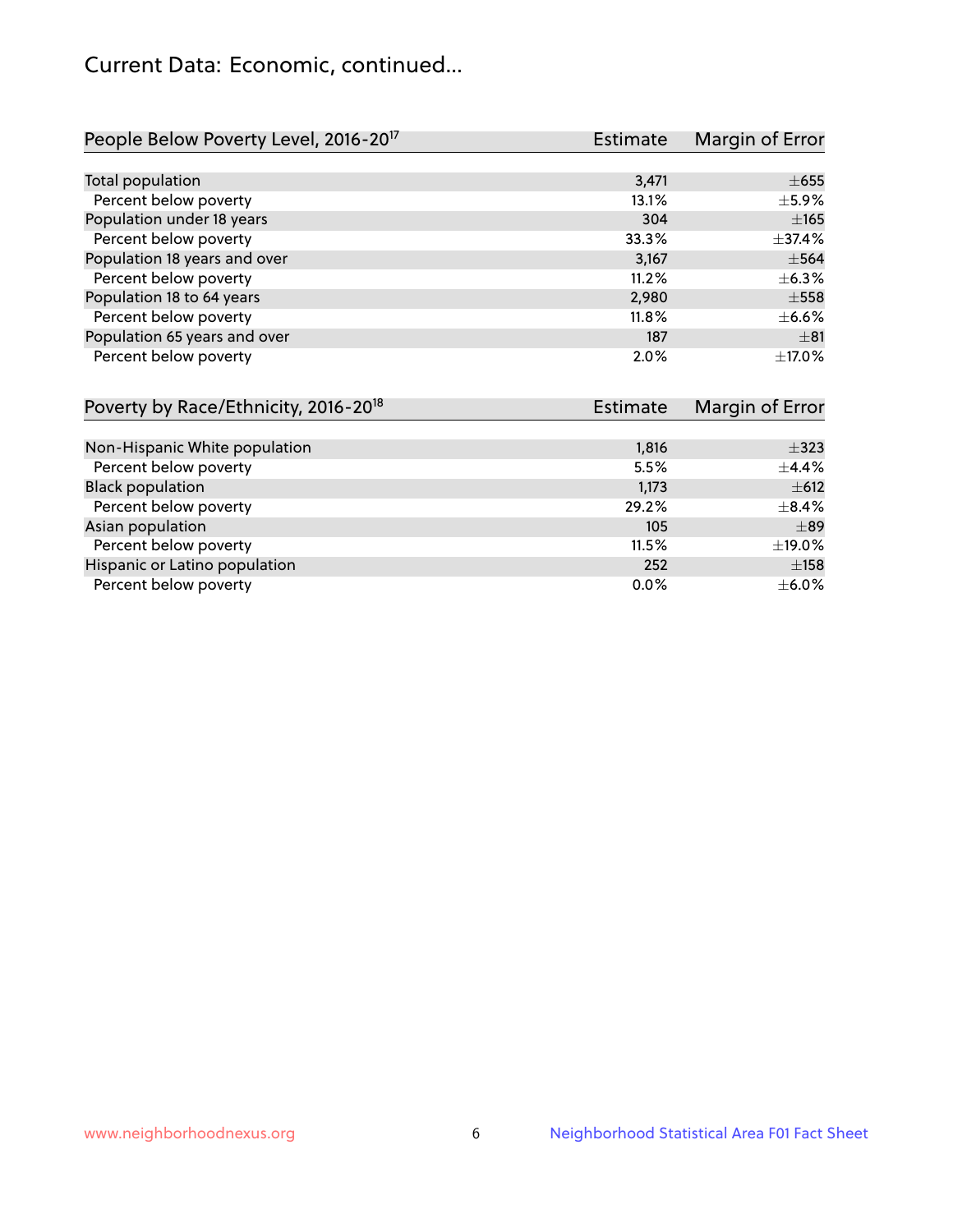# Current Data: Employment

| Employment Status, 2016-20 <sup>19</sup>                                    | <b>Estimate</b> | Margin of Error |
|-----------------------------------------------------------------------------|-----------------|-----------------|
|                                                                             |                 |                 |
| Population 16 years and over                                                | 3,182           | $\pm 733$       |
| In labor force                                                              | 83.3%           | ±25.2%          |
| Civilian labor force                                                        | 83.3%           | $\pm 25.2\%$    |
| Employed                                                                    | 82.8%           | $\pm 25.1\%$    |
| Unemployed                                                                  | 0.5%            | $\pm 2.5\%$     |
| <b>Armed Forces</b>                                                         | 0.0%            | $\pm 2.1\%$     |
| Not in labor force                                                          | 16.7%           | ±6.7%           |
| Civilian labor force                                                        | 2,650           | $\pm$ 521       |
| <b>Unemployment Rate</b>                                                    | 0.6%            | $\pm 3.0\%$     |
| Females 16 years and over                                                   | 1,300           | $\pm$ 365       |
| In labor force                                                              | 71.0%           | $\pm$ 7.0%      |
| Civilian labor force                                                        | 71.0%           | $\pm$ 7.0%      |
| Employed                                                                    | 69.8%           | $\pm$ 7.5%      |
| Own children of the householder under 6 years                               | 135             | ±115            |
| All parents in family in labor force                                        | 94.5%           | ±29.4%          |
|                                                                             |                 |                 |
| Own children of the householder 6 to 17 years                               | 149             | ±104            |
| All parents in family in labor force                                        | 84.0%           | ±39.6%          |
| Industry, 2016-20 <sup>20</sup>                                             | <b>Estimate</b> | Margin of Error |
|                                                                             |                 |                 |
| Civilian employed population 16 years and over                              | 2,634           | $\pm 520$       |
| Agriculture, forestry, fishing and hunting, and mining                      | 0.0%            | $\pm$ 0.8%      |
| Construction                                                                | 3.4%            | $\pm 2.8\%$     |
| Manufacturing                                                               | 6.7%            | $\pm$ 7.2%      |
| Wholesale trade                                                             | 2.0%            | $\pm 2.1\%$     |
| Retail trade                                                                | 10.4%           | ±6.3%           |
| Transportation and warehousing, and utilities                               | 3.7%            | $\pm 2.5\%$     |
| Information                                                                 | 3.9%            | $\pm$ 3.5%      |
| Finance and insurance, and real estate and rental and leasing               | 10.6%           | $\pm$ 4.6%      |
| Professional, scientific, and management, and administrative                | 17.7%           | $\pm$ 8.4%      |
| and waste management services                                               |                 |                 |
| Educational services, and health care and social assistance                 | 18.7%           | $\pm$ 8.1%      |
| Arts, entertainment, and recreation, and accommodation and<br>food services | 9.3%            | ±4.8%           |
| Other services, except public administration                                | 3.7%            | $\pm 2.7\%$     |
| Public administration                                                       | 10.0%           | $\pm$ 5.5%      |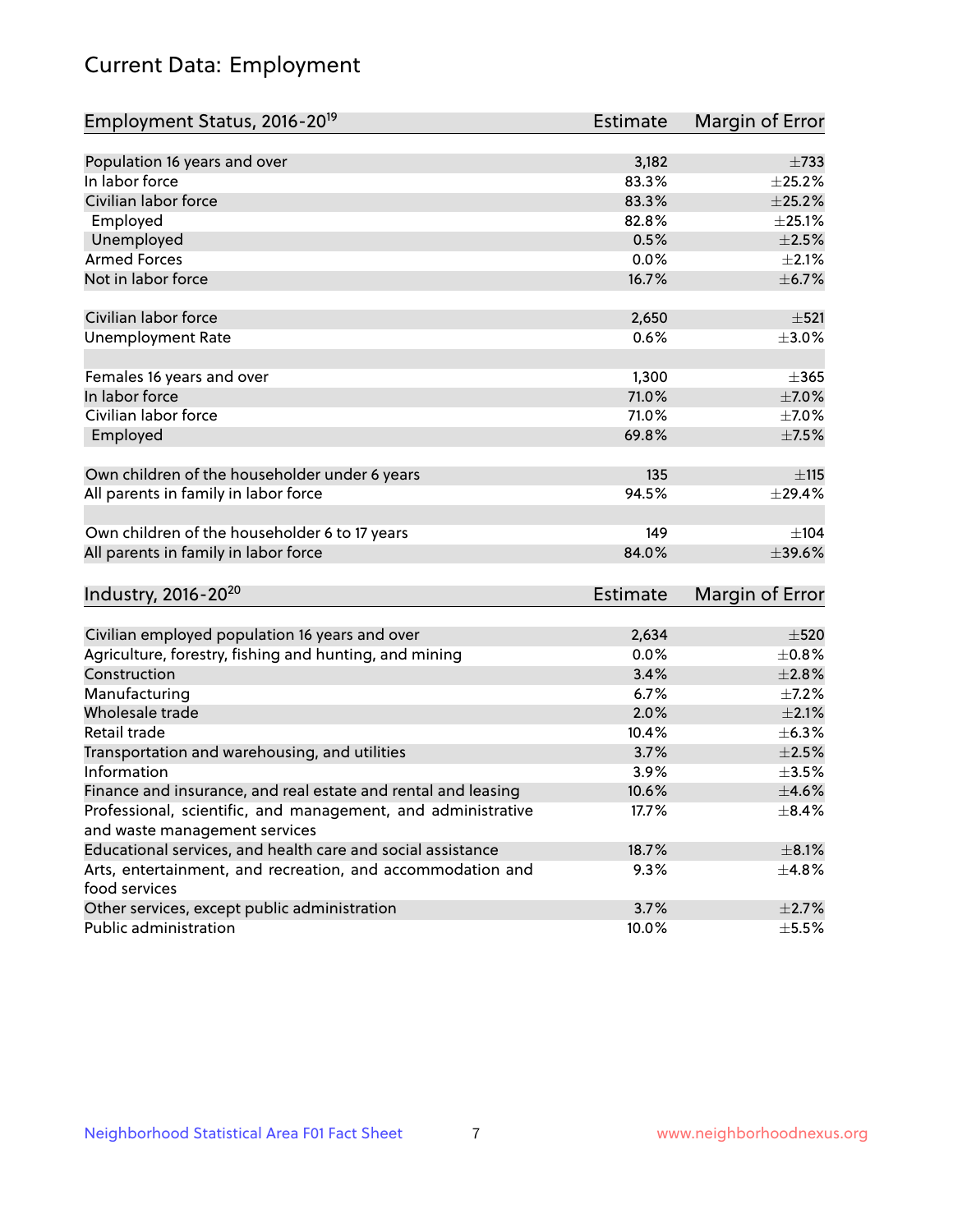# Current Data: Employment, continued...

| Occupation, 2016-20 <sup>21</sup>                                                                       | Estimate | Margin of Error |
|---------------------------------------------------------------------------------------------------------|----------|-----------------|
| Civilian employed population 16 years and over                                                          | 2,634    | $\pm$ 520       |
| Management, business, science, and arts occupations                                                     | 70.3%    | ±10.1%          |
| Service occupations                                                                                     | 8.2%     | ±4.3%           |
| Sales and office occupations                                                                            | 14.6%    | $\pm$ 7.6%      |
| Natural resources, construction, and maintenance occupations                                            | 2.1%     | $\pm 2.3\%$     |
| Production, transportation, and material moving occupations                                             | 4.9%     | $\pm 4.0\%$     |
| Class of Worker, 2016-20 <sup>22</sup>                                                                  | Estimate | Margin of Error |
| Civilian employed population 16 years and over                                                          | 2,634    | $\pm$ 520       |
| Private wage and salary workers                                                                         | 80.2%    | $\pm$ 5.8%      |
| Government workers                                                                                      | 17.7%    | $\pm$ 8.6%      |
| Self-employed in own not incorporated business workers                                                  | 1.9%     | ±1.9%           |
| Unpaid family workers                                                                                   | 0.2%     | $\pm$ 0.9%      |
|                                                                                                         |          |                 |
| Job Flows, 2019 <sup>23</sup>                                                                           |          | 2019            |
| Total Jobs in Neighborhood Statistical Area                                                             |          | 4,327           |
| Held by residents of Neighborhood Statistical Area                                                      |          | 0.6%            |
| Held by non-residents of Neighborhood Statistical Area                                                  |          | 99.4%           |
| Jobs by Industry Sector, 2019 <sup>24</sup>                                                             |          | 2019            |
| Total Jobs in Neighborhood Statistical Area                                                             |          | 4,327           |
| <b>Goods Producing sectors</b>                                                                          |          | 1.5%            |
| Trade, Transportation, and Utilities sectors                                                            |          | 14.2%           |
| All Other Services sectors                                                                              |          | 84.3%           |
| Total Jobs in Neighborhood Statistical<br>held<br>by<br>Area<br>Neighborhood Statistical Area residents |          | 27              |
| <b>Goods Producing sectors</b>                                                                          |          | 7.4%            |
| Trade, Transportation, and Utilities sectors                                                            |          | 7.4%            |
| All Other Services sectors                                                                              |          | 85.2%           |
| Jobs by Earnings, 2019 <sup>25</sup>                                                                    |          | 2019            |
| Total Jobs in Neighborhood Statistical Area                                                             |          | 4,327           |
| Jobs with earnings \$1250/month or less                                                                 |          | 29.9%           |
| Jobs with earnings \$1251/month to \$3333/month                                                         |          | 28.4%           |
| Jobs with earnings greater than \$3333/month                                                            |          | 41.6%           |
| Neighborhood Statistical<br>Jobs<br>in<br>Area<br>held<br>by<br>Total                                   |          | 27              |
| Neighborhood Statistical Area residents                                                                 |          |                 |
| Jobs with earnings \$1250/month or less                                                                 |          | 29.6%           |
| Jobs with earnings \$1251/month to \$3333/month                                                         |          | 44.4%           |
| Jobs with earnings greater than \$3333/month                                                            |          | 25.9%           |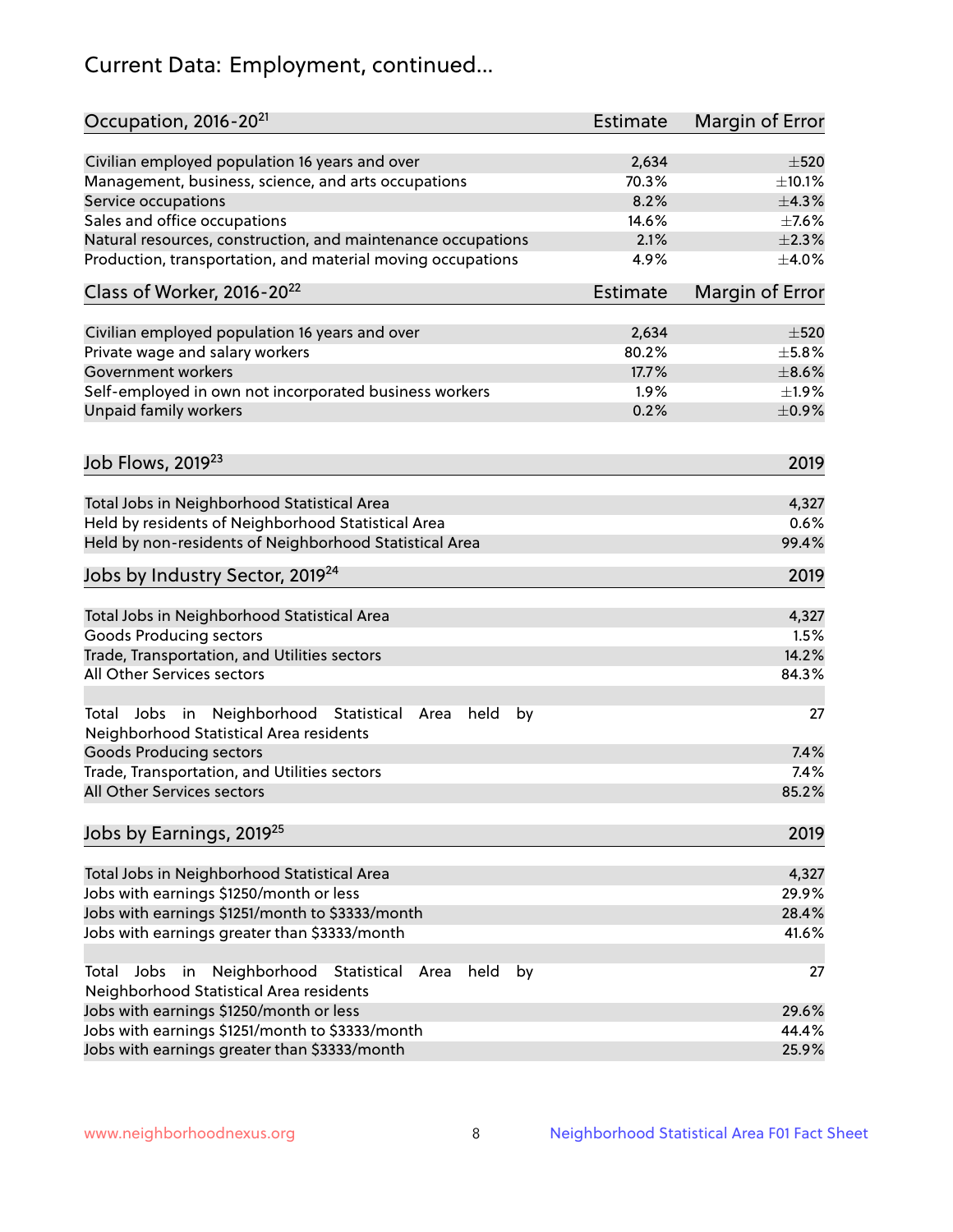## Current Data: Employment, continued...

| Jobs by Age of Worker, 2019 <sup>26</sup>                                                      | 2019  |
|------------------------------------------------------------------------------------------------|-------|
|                                                                                                |       |
| Total Jobs in Neighborhood Statistical Area                                                    | 4,327 |
| Jobs with workers age 29 or younger                                                            | 27.4% |
| Jobs with workers age 30 to 54                                                                 | 51.9% |
| Jobs with workers age 55 or older                                                              | 20.7% |
|                                                                                                |       |
| Total Jobs in Neighborhood Statistical Area held by<br>Neighborhood Statistical Area residents | 27    |
| Jobs with workers age 29 or younger                                                            | 25.9% |
| Jobs with workers age 30 to 54                                                                 | 48.1% |
| Jobs with workers age 55 or older                                                              | 25.9% |

### Current Data: Education

| School Enrollment, 2016-20 <sup>27</sup>       | <b>Estimate</b> | Margin of Error |
|------------------------------------------------|-----------------|-----------------|
|                                                |                 |                 |
| Population 3 years and over enrolled in school | 489             | $\pm$ 185       |
| Nursery school, preschool                      | 1.8%            | $+4.5%$         |
| Kindergarten                                   | 1.2%            | $\pm 4.1\%$     |
| Elementary school (grades 1-8)                 | 13.8%           | $\pm$ 11.3%     |
| High school (grades 9-12)                      | 15.5%           | $\pm$ 12.1%     |
| College or graduate school                     | 67.6%           | $\pm$ 29.2%     |

| Educational Attainment, 2016-20 <sup>28</sup> | <b>Estimate</b> | Margin of Error |
|-----------------------------------------------|-----------------|-----------------|
|                                               |                 |                 |
| Population 25 years and over                  | 2,712           | $\pm$ 573       |
| Less than 9th grade                           | 0.9%            | $\pm 2.1\%$     |
| 9th to 12th grade, no diploma                 | 0.9%            | $\pm$ 1.9%      |
| High school graduate (includes equivalency)   | 4.5%            | $\pm$ 2.9%      |
| Some college, no degree                       | 6.9%            | $\pm$ 3.9%      |
| Associate's degree                            | 2.8%            | $\pm$ 2.4%      |
| Bachelor's degree                             | 45.8%           | $\pm 3.0\%$     |
| Graduate or professional degree               | 38.0%           | $\pm$ 10.6%     |
|                                               |                 |                 |
| Percent high school graduate or higher        | 98.1%           | $+27.2%$        |
| Percent bachelor's degree or higher           | 83.9%           | $\pm 24.3\%$    |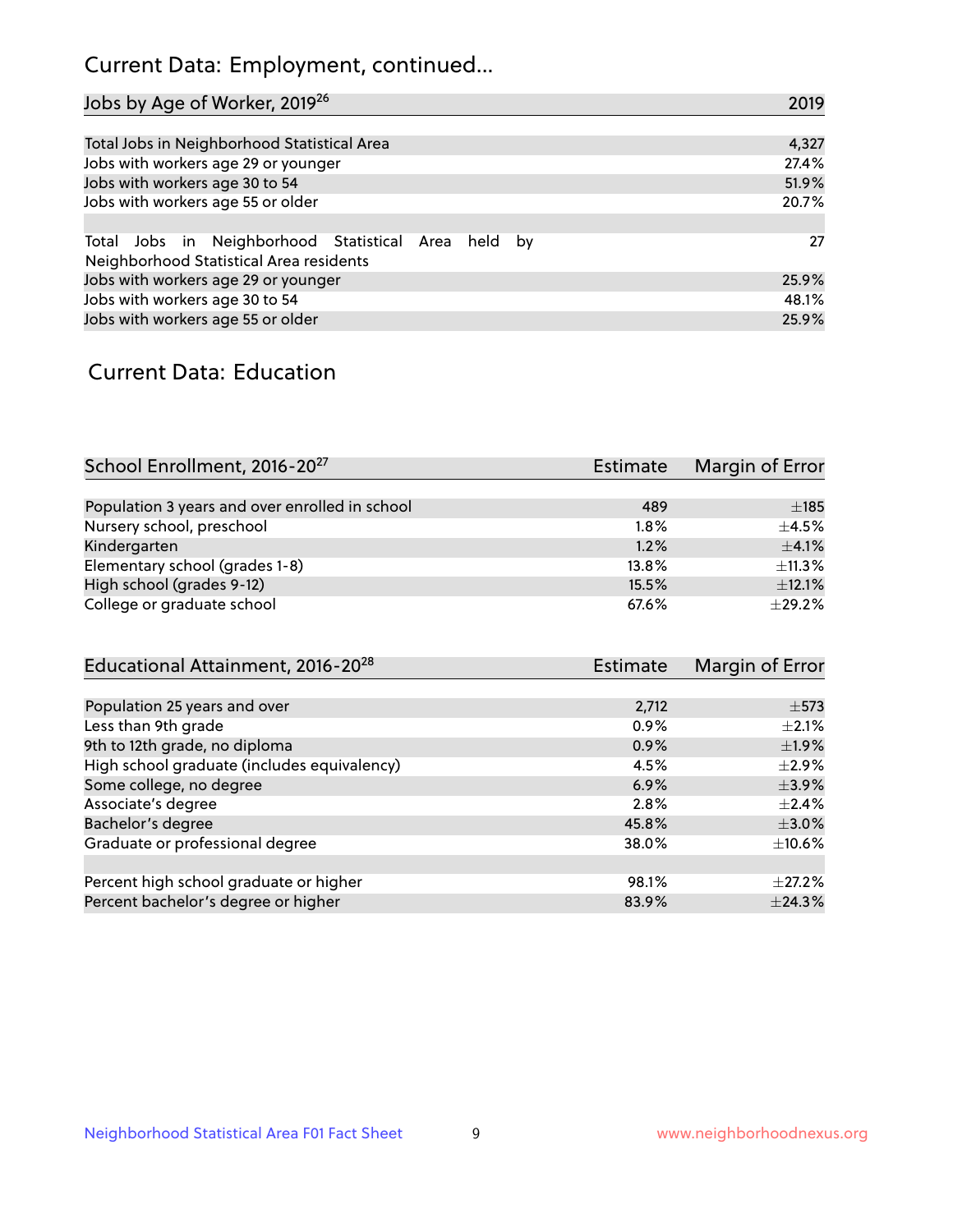## Current Data: Housing

| Households by Type, 2016-20 <sup>29</sup>            | Estimate        | Margin of Error |
|------------------------------------------------------|-----------------|-----------------|
|                                                      |                 |                 |
| Total households                                     | 1,787           | $\pm 287$       |
| Family households (families)                         | 43.5%           | ±12.8%          |
| With own children under 18 years                     | 9.3%            | $\pm$ 4.4%      |
| Married-couple family                                | 34.2%           | ±13.1%          |
| With own children of the householder under 18 years  | 4.1%            | $\pm 2.4\%$     |
| Male householder, no spouse present, family          | 4.0%            | ±3.4%           |
| With own children of the householder under 18 years  | 0.3%            | $\pm 1.1\%$     |
| Female householder, no spouse present, family        | 5.3%            | ±3.8%           |
| With own children of the householder under 18 years  | 4.8%            | $\pm$ 3.7%      |
| Nonfamily households                                 | 56.5%           | $\pm$ 6.3%      |
| Householder living alone                             | 38.9%           | ±4.8%           |
| 65 years and over                                    | 3.9%            | $\pm 2.6\%$     |
|                                                      |                 |                 |
| Households with one or more people under 18 years    | 9.7%            | $\pm$ 3.9%      |
| Households with one or more people 65 years and over | 8.7%            | $\pm 2.5\%$     |
|                                                      |                 |                 |
| Average household size                               | 1.94            | $\pm$ 0.19      |
| Average family size                                  | 2.36            | ±1.10           |
| Housing Occupancy, 2016-20 <sup>30</sup>             | <b>Estimate</b> | Margin of Error |
| Total housing units                                  | 1,961           | $\pm 289$       |
| Occupied housing units                               | 91.1%           | $\pm$ 5.8%      |
| Vacant housing units                                 | 8.9%            | $\pm$ 5.4%      |
|                                                      |                 |                 |
| Homeowner vacancy rate                               | 0.0             | $\pm$ 3.4       |
| Rental vacancy rate                                  | 8.2             | $\pm$ 5.8       |
| Units in Structure, 2016-20 <sup>31</sup>            | <b>Estimate</b> | Margin of Error |
|                                                      |                 |                 |
| Total housing units                                  | 1,961           | $\pm 289$       |
| 1-unit, detached                                     | 20.0%           | $\pm$ 4.9%      |
| 1-unit, attached                                     | 3.3%            | $\pm 2.6\%$     |
| 2 units                                              | 7.2%            | $\pm 4.5\%$     |
| 3 or 4 units                                         | 1.8%            | $\pm 2.4\%$     |
| 5 to 9 units                                         | 3.6%            | $\pm$ 3.2%      |
| 10 to 19 units                                       | 8.3%            | ±4.8%           |
| 20 or more units                                     | 55.8%           | ±13.3%          |
| Mobile home                                          | 0.0%            | $\pm$ 0.8%      |
| Boat, RV, van, etc.                                  | 0.0%            | $\pm$ 0.8%      |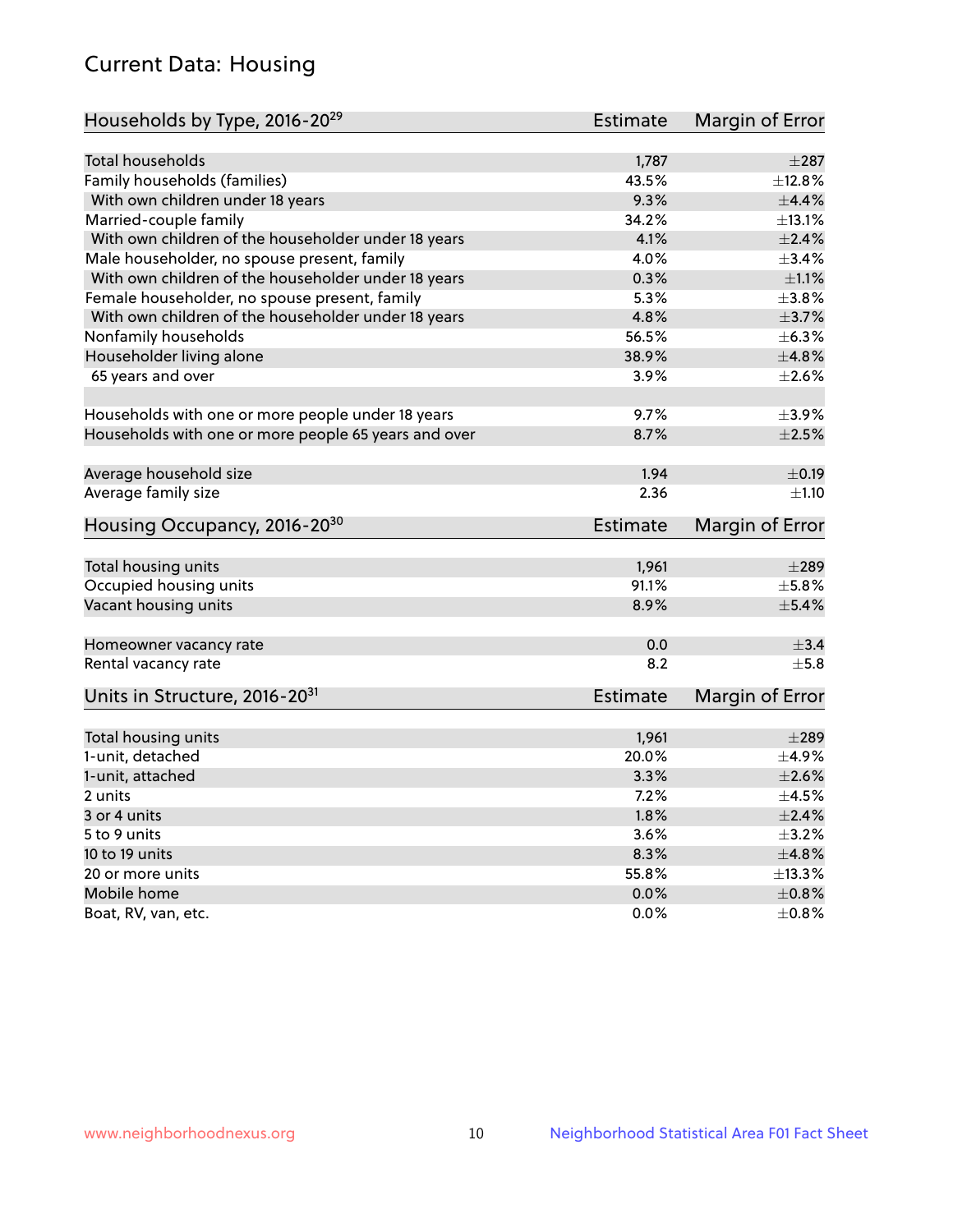## Current Data: Housing, continued...

| Year Structure Built, 2016-20 <sup>32</sup>    | Estimate        | Margin of Error |
|------------------------------------------------|-----------------|-----------------|
| Total housing units                            | 1,961           | $\pm 289$       |
| Built 2014 or later                            | 2.0%            | $\pm 2.6\%$     |
| Built 2010 to 2013                             | 3.4%            | $\pm 3.0\%$     |
| Built 2000 to 2009                             | 34.8%           | ±13.7%          |
| Built 1990 to 1999                             | 17.7%           | ±7.3%           |
| Built 1980 to 1989                             | 9.4%            | ±4.8%           |
| Built 1970 to 1979                             | 12.0%           | $\pm$ 5.1%      |
| Built 1960 to 1969                             | 4.2%            | $\pm 3.5\%$     |
| Built 1950 to 1959                             | 6.3%            | $\pm$ 5.4%      |
| Built 1940 to 1949                             | 4.3%            | $\pm 2.9\%$     |
| Built 1939 or earlier                          | 5.8%            | $\pm 2.8\%$     |
| Housing Tenure, 2016-2033                      | <b>Estimate</b> | Margin of Error |
| Occupied housing units                         | 1,787           | $\pm 287$       |
| Owner-occupied                                 | 24.2%           | $\pm$ 6.6%      |
| Renter-occupied                                | 75.8%           | ±10.4%          |
| Average household size of owner-occupied unit  | 2.00            | $\pm$ 0.89      |
| Average household size of renter-occupied unit | 1.93            | $\pm$ 0.25      |
| Residence 1 Year Ago, 2016-20 <sup>34</sup>    | Estimate        | Margin of Error |
| Population 1 year and over                     | 3,463           | $\pm 654$       |
| Same house                                     | 71.3%           | $\pm$ 4.2%      |
| Different house in the U.S.                    | 28.3%           | ±14.8%          |
| Same county                                    | 7.3%            | ±4.4%           |
| Different county                               | 21.0%           | $\pm$ 14.5%     |
| Same state                                     | 6.2%            | $\pm$ 6.5%      |
| Different state                                | 14.9%           | ±13.3%          |
| Abroad                                         | 0.4%            | $\pm$ 0.6%      |
| Value of Housing Unit, 2016-20 <sup>35</sup>   | <b>Estimate</b> | Margin of Error |
| Owner-occupied units                           | 432             | $\pm$ 136       |
| Less than \$50,000                             | 0.7%            | $\pm$ 10.1%     |
| \$50,000 to \$99,999                           | 0.0%            | $\pm$ 7.9%      |
| \$100,000 to \$149,999                         | 4.5%            | ±10.7%          |
| \$150,000 to \$199,999                         | 1.8%            | $\pm$ 6.4%      |
| \$200,000 to \$299,999                         | 2.8%            | $\pm$ 6.7%      |
| \$300,000 to \$499,999                         | 44.0%           | $\pm$ 15.3%     |
| \$500,000 to \$999,999                         | 36.5%           | ±20.8%          |
| \$1,000,000 or more                            | 9.7%            | $\pm 10.0\%$    |
| Mortgage Status, 2016-20 <sup>36</sup>         | <b>Estimate</b> | Margin of Error |
| Owner-occupied units                           | 432             | $\pm$ 136       |
| Housing units with a mortgage                  | 82.7%           | $\pm$ 18.4%     |

Neighborhood Statistical Area F01 Fact Sheet 11 11 www.neighborhoodnexus.org

Housing units without a mortgage  $\pm 7.0\%$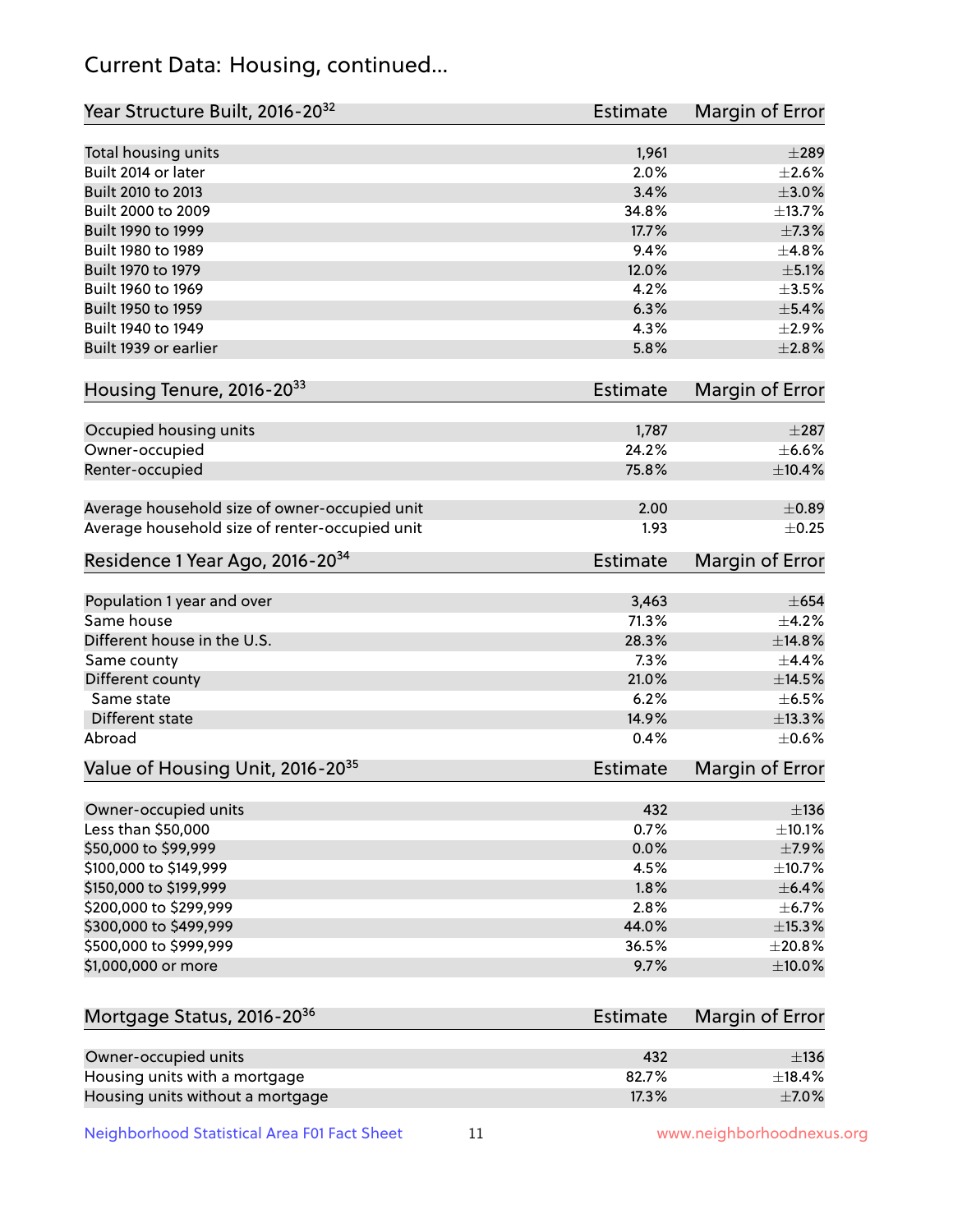## Current Data: Housing, continued...

| Selected Monthly Owner Costs, 2016-20 <sup>37</sup> | Estimate | Margin of Error |
|-----------------------------------------------------|----------|-----------------|
|                                                     |          |                 |
| Housing units with a mortgage                       | 357      | $\pm$ 138       |
| Less than \$300                                     | 0.0%     | $\pm$ 6.0%      |
| \$300 to \$499                                      | 0.0%     | $\pm$ 6.0%      |
| \$500 to \$999                                      | $0.0\%$  | $\pm$ 9.5%      |
| \$1,000 to \$1,499                                  | 19.2%    | ±15.4%          |
| \$1,500 to \$1,999                                  | 5.3%     | $\pm$ 6.0%      |
| \$2,000 to \$2,999                                  | 41.9%    | ±24.8%          |
| \$3,000 or more                                     | 33.7%    | ±14.7%          |
|                                                     |          |                 |
| Median (dollars)                                    | \$2,710  | ±174            |
|                                                     |          |                 |
| Housing units without a mortgage                    | 75       | $\pm$ 38        |
| Less than \$150                                     | 4.0%     | ±30.2%          |
| \$150 to \$249                                      | 0.0%     | ±28.7%          |
| \$250 to \$349                                      | 0.0%     | ±28.7%          |
| \$350 to \$499                                      | 0.0%     | ±28.7%          |
| \$500 to \$699                                      | 14.6%    | ±38.8%          |
| \$700 or more                                       | 81.4%    | ±72.9%          |
|                                                     |          |                 |
| Median (dollars)                                    | \$855    | $\pm 249$       |

| Selected Monthly Owner Costs as a Percentage of | <b>Estimate</b> | Margin of Error |
|-------------------------------------------------|-----------------|-----------------|
| Household Income, 2016-20 <sup>38</sup>         |                 |                 |
|                                                 |                 |                 |
| Housing units with a mortgage <sup>39</sup>     | 357             | $\pm$ 145       |
| Less than 20.0 percent                          | 58.0%           | $\pm 22.0\%$    |
| 20.0 to 24.9 percent                            | 8.7%            | $\pm$ 8.9%      |
| 25.0 to 29.9 percent                            | 14.2%           | $\pm$ 17.0%     |
| 30.0 to 34.9 percent                            | 5.3%            | $\pm$ 7.1%      |
| 35.0 percent or more                            | 13.8%           | $\pm$ 10.4%     |
|                                                 |                 |                 |
| Housing units without a mortgage <sup>40</sup>  | 75              | $\pm$ 64        |
| Less than 10.0 percent                          | 71.7%           | $\pm$ 79.6%     |
| 10.0 to 14.9 percent                            | 14.6%           | $\pm$ 31.5%     |
| 15.0 to 19.9 percent                            | 0.0%            | $\pm 20.3\%$    |
| 20.0 to 24.9 percent                            | $0.0\%$         | $\pm 20.3\%$    |
| 25.0 to 29.9 percent                            | 3.0%            | $\pm 20.5\%$    |
| 30.0 to 34.9 percent                            | $0.0\%$         | $\pm 20.3\%$    |
| 35.0 percent or more                            | 10.6%           | ±41.3%          |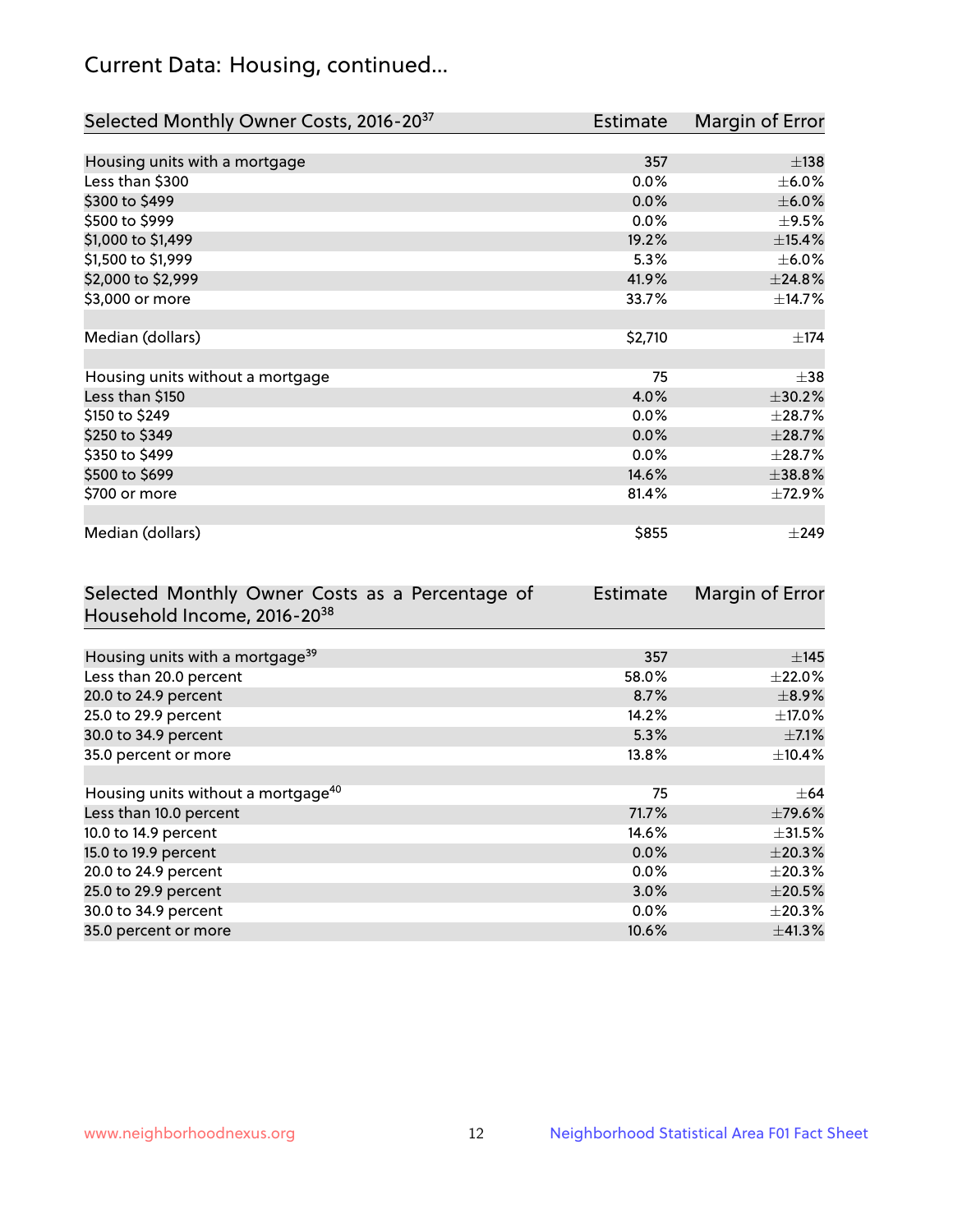## Current Data: Housing, continued...

| Gross Rent, 2016-20 <sup>41</sup>               | <b>Estimate</b> | Margin of Error |
|-------------------------------------------------|-----------------|-----------------|
|                                                 |                 |                 |
| Occupied units paying rent                      | 1,355           | $\pm 286$       |
| Less than \$200                                 | 0.0%            | ±1.9%           |
| \$200 to \$499                                  | 0.0%            | $\pm 2.7\%$     |
| \$500 to \$749                                  | 0.0%            | $\pm 2.5\%$     |
| \$750 to \$999                                  | 2.9%            | ±4.4%           |
| \$1,000 to \$1,499                              | 39.4%           | $\pm$ 5.8%      |
| \$1,500 to \$1,999                              | 29.4%           | $\pm$ 6.0%      |
| \$2,000 or more                                 | 28.3%           | $\pm 20.0\%$    |
| Median (dollars)                                | \$1,632         | $\pm 104$       |
|                                                 |                 |                 |
| No rent paid                                    | $\Omega$        | ±15             |
|                                                 |                 |                 |
| Gross Rent as a Percentage of Household Income, | <b>Estimate</b> | Margin of Error |
| $2016 - 20^{42}$                                |                 |                 |
|                                                 |                 |                 |
| Occupied units paying rent <sup>43</sup>        | 1,336           | $\pm$ 357       |
| Less than 15.0 percent                          | 20.9%           | ±16.2%          |
| 15.0 to 19.9 percent                            | 13.7%           | ±10.9%          |
| 20.0 to 24.9 percent                            | 27.0%           | $\pm$ 8.2%      |
| 25.0 to 29.9 percent                            | 3.2%            | $\pm 2.7\%$     |
| 30.0 to 34.9 percent                            | 10.8%           | $\pm$ 6.7%      |
| 35.0 percent or more                            | 24.4%           | $\pm$ 8.1%      |

# Current Data: Transportation

| Commuting to Work, 2016-20 <sup>44</sup>  | <b>Estimate</b> | Margin of Error |
|-------------------------------------------|-----------------|-----------------|
|                                           |                 |                 |
| Workers 16 years and over                 | 2,634           | $\pm$ 575       |
| Car, truck, or van - drove alone          | 83.6%           | $\pm$ 11.9%     |
| Car, truck, or van - carpooled            | 2.0%            | $\pm 3.0\%$     |
| Public transportation (excluding taxicab) | $1.4\%$         | $\pm 1.7\%$     |
| Walked                                    | 1.7%            | $\pm$ 1.9%      |
| Other means                               | 1.9%            | $\pm 2.0\%$     |
| Worked at home                            | 9.3%            | $\pm$ 5.7%      |
|                                           |                 |                 |
| Mean travel time to work (minutes)        | 21.2            | $\pm$ 7.1       |

| Access to a Vehicle, 2016-20 <sup>45</sup> | Estimate | Margin of Error |
|--------------------------------------------|----------|-----------------|
|                                            |          |                 |
| Occupied housing units                     | 1,787    | $\pm 287$       |
| No vehicles available                      | 1.7%     | $\pm 2.6\%$     |
| 1 vehicle available                        | 49.6%    | $+4.4%$         |
| 2 vehicles available                       | 45.5%    | $+16.2%$        |
| 3 or more vehicles available               | 3.2%     | $\pm$ 2.9%      |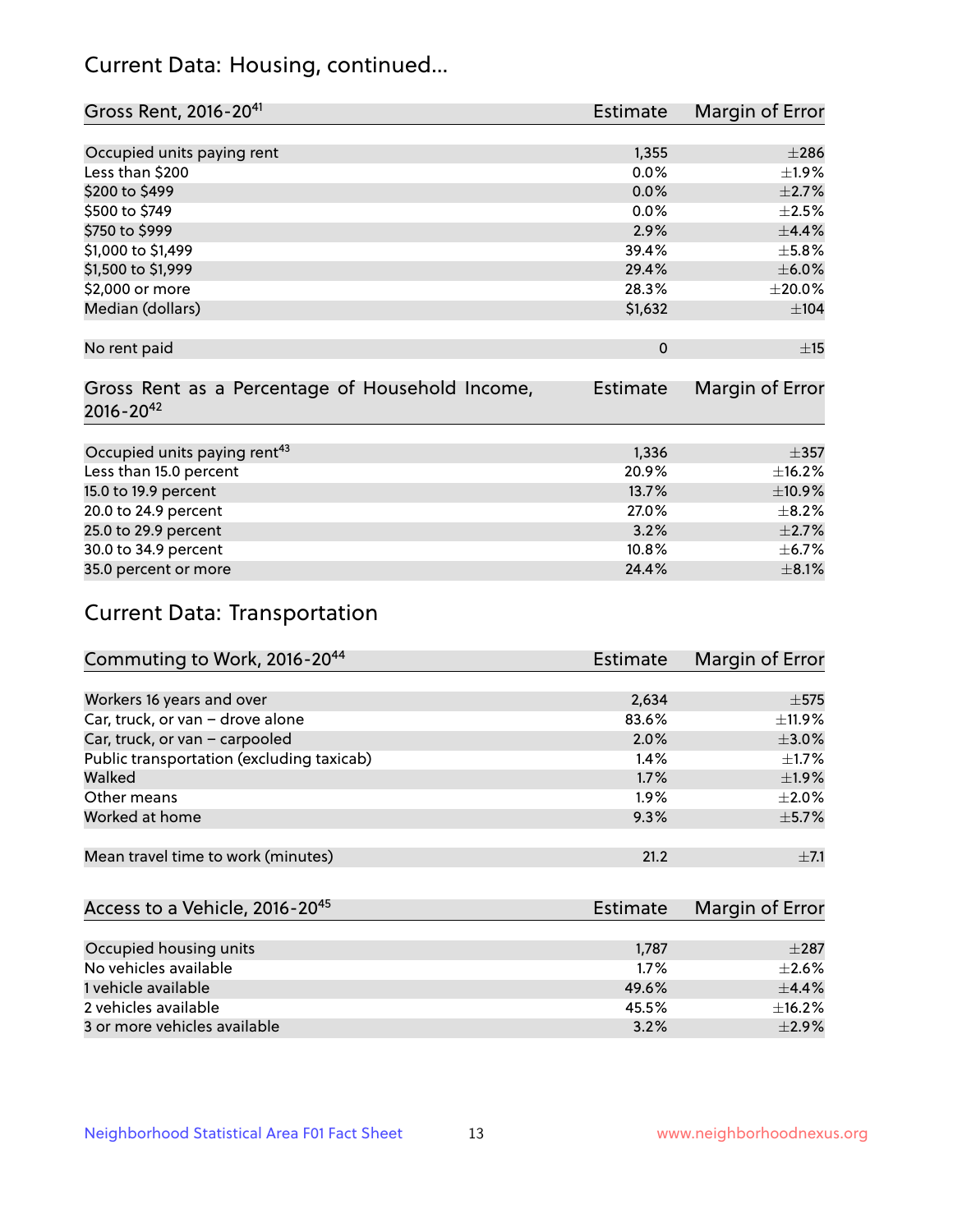## Current Data: Health

| Health Insurance coverage, 2016-2046                    | <b>Estimate</b> | Margin of Error |
|---------------------------------------------------------|-----------------|-----------------|
|                                                         |                 |                 |
| Civilian Noninstitutionalized Population                | 3,471           | $\pm 655$       |
| With health insurance coverage                          | 97.7%           | $\pm$ 7.6%      |
| With private health insurance coverage                  | 91.6%           | $\pm$ 8.8%      |
| With public health coverage                             | 9.1%            | $\pm$ 3.8%      |
| No health insurance coverage                            | 2.3%            | $\pm 2.2\%$     |
| Civilian Noninstitutionalized Population Under 19 years | 311             | $\pm$ 311       |
| No health insurance coverage                            | 1.1%            | $\pm$ 7.2%      |
| Civilian Noninstitutionalized Population 19 to 64 years | 2,972           | $+734$          |
| In labor force:                                         | 2,559           | $\pm$ 571       |
| Employed:                                               | 2,544           | $\pm$ 570       |
| With health insurance coverage                          | 97.4%           | $\pm$ 5.6%      |
| With private health insurance coverage                  | 95.7%           | ±6.3%           |
| With public coverage                                    | 1.8%            | $\pm 2.2\%$     |
| No health insurance coverage                            | 2.6%            | ±2.4%           |
|                                                         |                 |                 |
| Unemployed:                                             | 16              | $\pm$ 570       |
| With health insurance coverage                          | 100.0%          | $\pm$ 0.0%      |
| With private health insurance coverage                  | 100.0%          | $\pm$ 0.0%      |
| With public coverage                                    | 0.0%            | ±95.9%          |
| No health insurance coverage                            | 0.0%            | ±95.9%          |
|                                                         |                 |                 |
| Not in labor force:                                     | 413             | $\pm$ 313       |
| With health insurance coverage                          | 97.8%           | $\pm$ 15.0%     |
| With private health insurance coverage                  | 91.3%           | $\pm$ 29.1%     |
| With public coverage                                    | 8.1%            | $\pm$ 7.8%      |
| No health insurance coverage                            | 2.2%            | $\pm$ 5.7%      |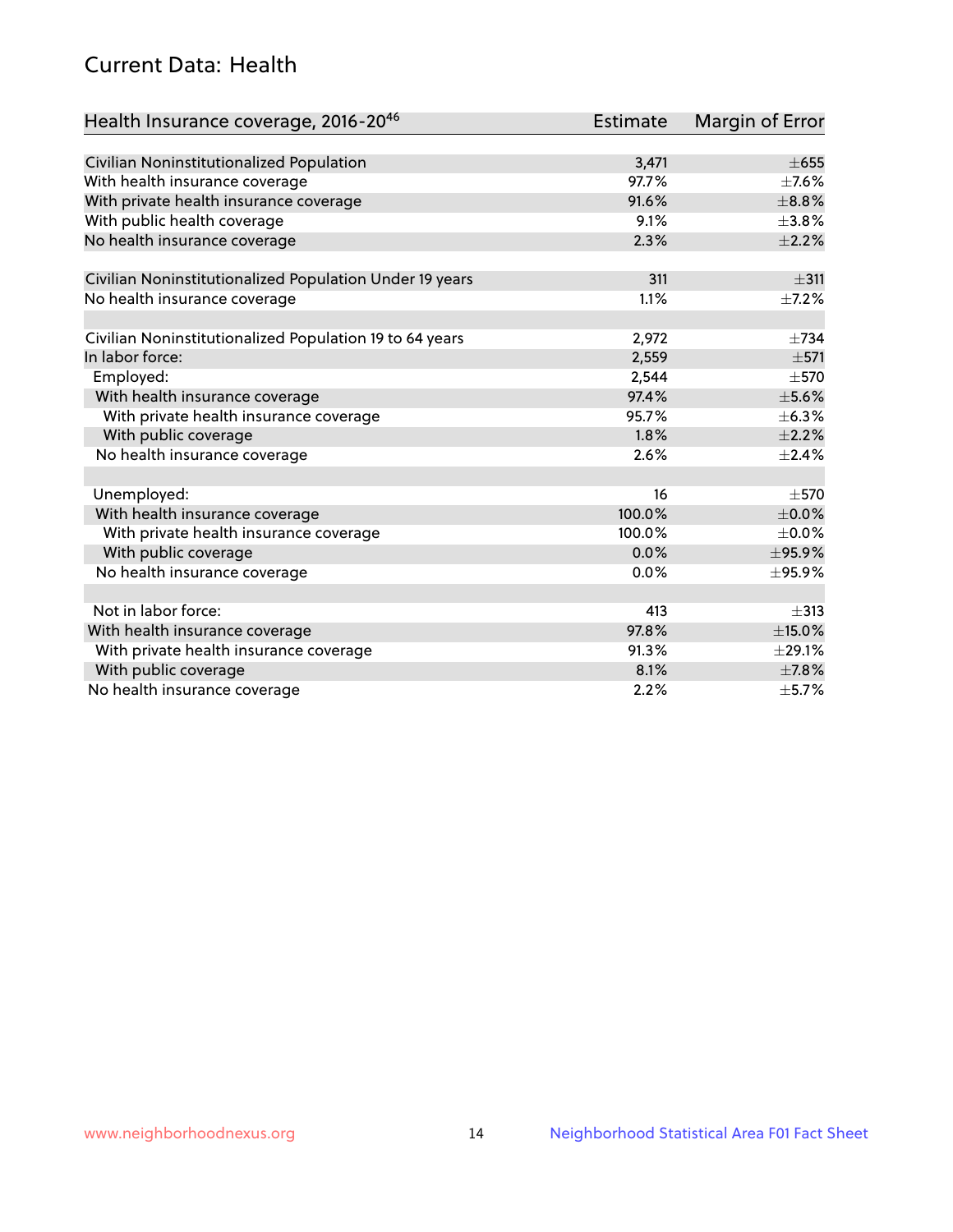#### Notes:

- 1. Source: U.S. Census Bureau, Decennial Census 2000, SF1 tables P8, P12; American Community Survey, tables B01001, B03002
- 2. This category includes Pacific Islanders, Native Americans and Alaska Natives, people who identify as some other race, and those who identify as bi/multi racial.
- 3. Source: U.S. Census Bureau, Decennial Census 2000, SF1 tables P15, P16, P18, P19; American Community Survey, tables B11001, B11005, B11003
- 4. Source: U.S. Census Bureau, Decennial Census 2000, SF3 table P37; American Community Survey, table B15002
- 5. Source: U.S. Census Bureau, Longitudinal Employer-Household Dynamics Residential Area Characteristics, Table JT01 (Primary Jobs); Workplace Area Characteristics, Table JT00 (All Jobs)
- 6. Source: U.S. Census Bureau, Decennial Census 2000, SF3 tables P52, P87; American Community Survey, tables B19001, B17001
- 7. Source: U.S. Census Bureau, Decennial Census 2000, SF1 tables H3, H4; American Community Survey, tables B25002, B25009
- 8. Source: U.S. Census Bureau, Decennial Census 2000, SF3 table H44; American Community Survey, tables B25044
- 9. Source: Atlanta Police Department, COBRA; U.S. Census Bureau, American Community Survey, table B01001
- 10. Source: U.S. Census Bureau, American Community Survey, table B01001
- 11. Source: U.S. Census Bureau, American Community Survey, table B03002
- 12. Source: U.S. Census Bureau, American Community Survey, table B05002
- 13. Source: U.S. Census Bureau, American Community Survey, table B05003
- 14. Source: U.S. Census Bureau, American Community Survey, tables B19001, B19025, B19051, B19061, B19055, B19065, B19059, B19069, B19056, B19066, B19057, B19067, B22001, B19101, B19127
- 15. Source: U.S. Census Bureau, American Community Survey, tables B19201, B19214, B20017, B19313
- 16. Source: U.S. Census Bureau, American Community Survey, table B17010
- 17. Source: U.S. Census Bureau, American Community Survey, tables B17001, B17006, B17021, B17007. Table totals may be lower than the total population, as they are based on the population for whom poverty status is determined.
- 18. Source: U.S. Census Bureau, American Community Survey, B17001H, B17001B, B17001D, B17001I. Table totals may be lower than the total population, as they are based on the population for whom poverty status is determined.
- 19. Source: U.S. Census Bureau, American Community Survey, tables B23001, B23008
- 20. Source: U.S. Census Bureau, American Community Survey, table C24030
- 21. Source: U.S. Census Bureau, American Community Survey, table C24010
- 22. Source: U.S. Census Bureau, American Community Survey, table B24080
- 23. Source: U.S. Census Bureau, Longitudinal Employer-Household Dynamics Origin-Destination Data, Tables JT00 Main and JT00 Aux
- 24. Source: U.S. Census Bureau, Longitudinal Employer-Household Dynamics Origin-Destination Data, Tables JT00 Main and JT00 Aux
- 25. Source: U.S. Census Bureau, Longitudinal Employer-Household Dynamics Origin-Destination Data, Tables JT00 Main and JT00 Aux
- 26. Source: U.S. Census Bureau, Longitudinal Employer-Household Dynamics Origin-Destination Data, Tables JT00 Main and JT00 Aux
- 27. Source: U.S. Census Bureau, American Community Survey, table B14001
- 28. Source: U.S. Census Bureau, American Community Survey, table B15002
- 29. Source: U.S. Census Bureau, American Community Survey, tables B11001, B11003, B11007, B11005, B09019
- 30. Source: U.S. Census Bureau, American Community Survey, tables B25002, B25003, B25004
- 31. Source: U.S. Census Bureau, American Community Survey, table B25024
- 32. Source: U.S. Census Bureau, American Community Survey, table B25034
- 33. Source: U.S. Census Bureau, American Community Survey, tables B25009, B25008, B25003
- 34. Source: U.S. Census Bureau, American Community Survey, table B07003
- 35. Source: U.S. Census Bureau, American Community Survey, table B25075. This value is self-reported and may differ from home values as determined by the County Tax Assessor.
- 36. Source: U.S. Census Bureau, American Community Survey, table B25081
- 37. Source: U.S. Census Bureau, American Community Survey, table B25087
- 38. Source: U.S. Census Bureau, American Community Survey, table B25091
- 39. Excludes units where Selected Monthly Owner Costs as a Percentage of Income cannot be computed.
- 40. Excludes units where Selected Monthly Owner Costs as a Percentage of Income cannot be computed.
- 41. Source: U.S. Census Bureau, American Community Survey, table B25063
- 42. Source: U.S. Census Bureau, American Community Survey, table B25070
- 43. Excludes units where Gross Rent as a Percentage of Income cannot be computed.
- 44. Source: U.S. Census Bureau, American Community Survey, tables B08101, B08013
- 45. Source: U.S. Census Bureau, American Community Survey, table B25044
- 46. Source: U.S. Census Bureau, American Community Survey, tables B18135, B27011

The dagger (†) symbol denotes values that cannot be computed.